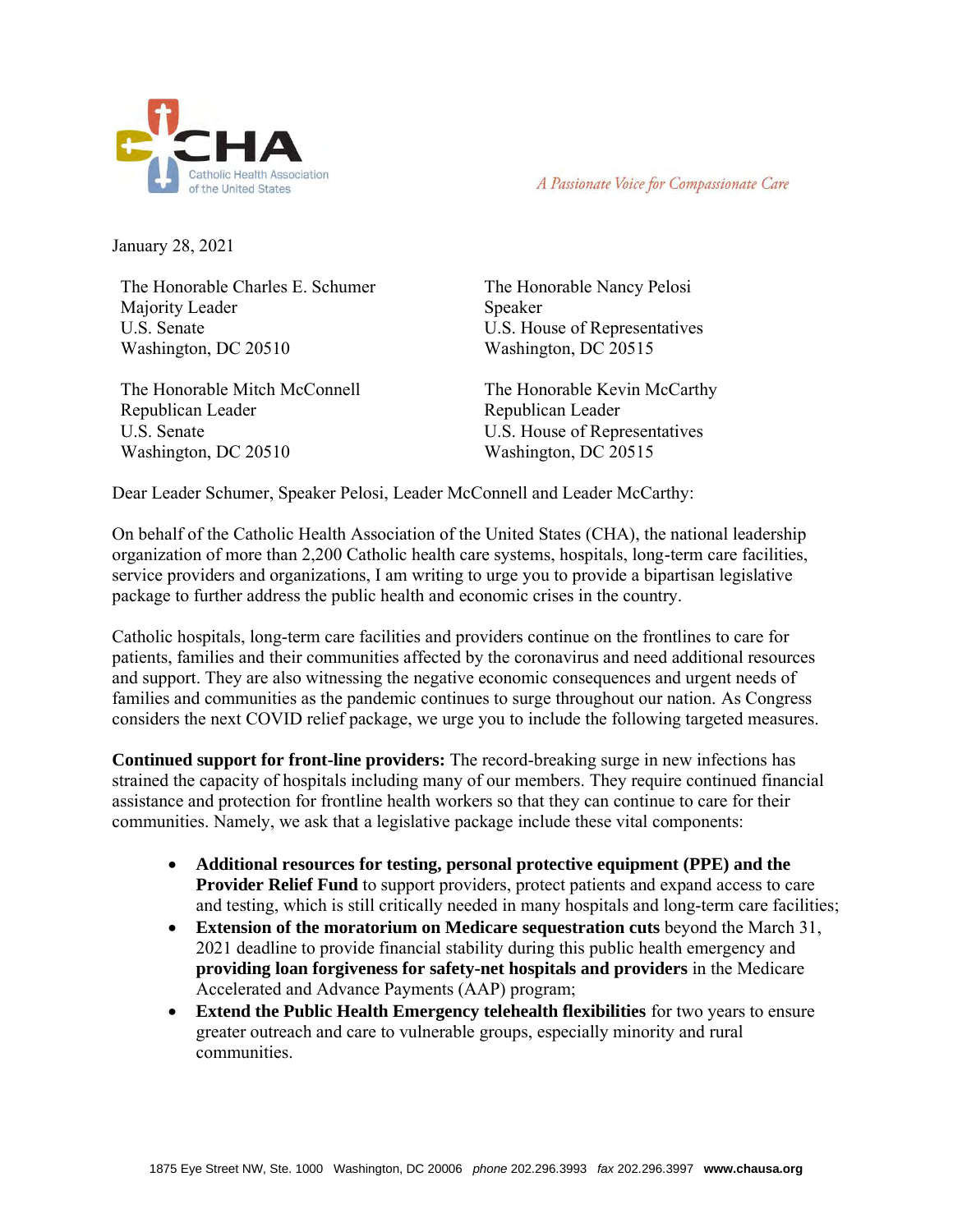**Strengthening the national and global COVID-19 vaccination effort:** CHA recognizes the need to ensure all people have equitable access to a safe, affordable and effective vaccine. We ask that Congress:

- **Strengthen vaccine distribution** by fully funding a coordinated federal response which increases vaccines, supplies and provides timely information to providers on vaccine availability and distribution;
- **Improve vaccine outreach efforts** by providing at least \$20 billion for a national vaccination outreach and distribution program for hospitals, long-term care facilities and community partners to ensure all people, regardless of their immigration status, have access to a vaccine;
- **Ensure affordable access to vaccines for low-income communities** by increasing the Federal Medicaid Assistance Percentage for vaccines to 100%;
- **Support additional funding for international humanitarian and global health and vaccination programs** by contributing to the global vaccination effort and providing critical personal protective equipment to frontline health care workers and to help prevent, diagnose and treat COVID-19.

**Protecting and expanding health coverage:** Health coverage is a vital component of treatment during this pandemic as well as an essential component of economic recovery. We ask that Congress:

- Protect and expand health care coverage and access for the most vulnerable by **increasing federal Medicaid funding to states, raising the federal medical assistance percentage (FMAP) to at least 12% and ensuring continuous coverage for beneficiaries** to protect vulnerable individuals, children and families;
- **Increase the value and eligibility of premium tax subsidies** in the Health Insurance Marketplaces while guaranteeing that no one will pay more than 8.5% of their income for health insurance and increase funding for outreach and enrollment programs under the Affordable Care Act (ACA);
- **Reverse the troubling increase in children losing health coverage** by increasing state resources for outreach and enrollment in the Medicaid and the Children's Health Insurance Program.

**Addressing health disparities, promoting equity and protecting immigrant families:** We recognize the profound effects that health disparities have had during the pandemic on underserved and vulnerable populations. We believe the next relief package should:

- Address the disparate effect of COVID-19 on people of color and their communities by **directing additional funding and support to states, localities and community-based organizations for targeted outreach, testing and treatment** for vulnerable individuals and communities;
- **Ensure states can use emergency Medicaid coverage for all immigrants** who need COVID-19 testing, vaccines or treatment and do not otherwise qualify for Medicaid;
- **Support for language assistance resources and outreach** for limited English proficient populations and other minorities;
- **Collect, analyze and disseminate accurate public health data using race and ethnicity** in order to understand and effectively address the pandemic.